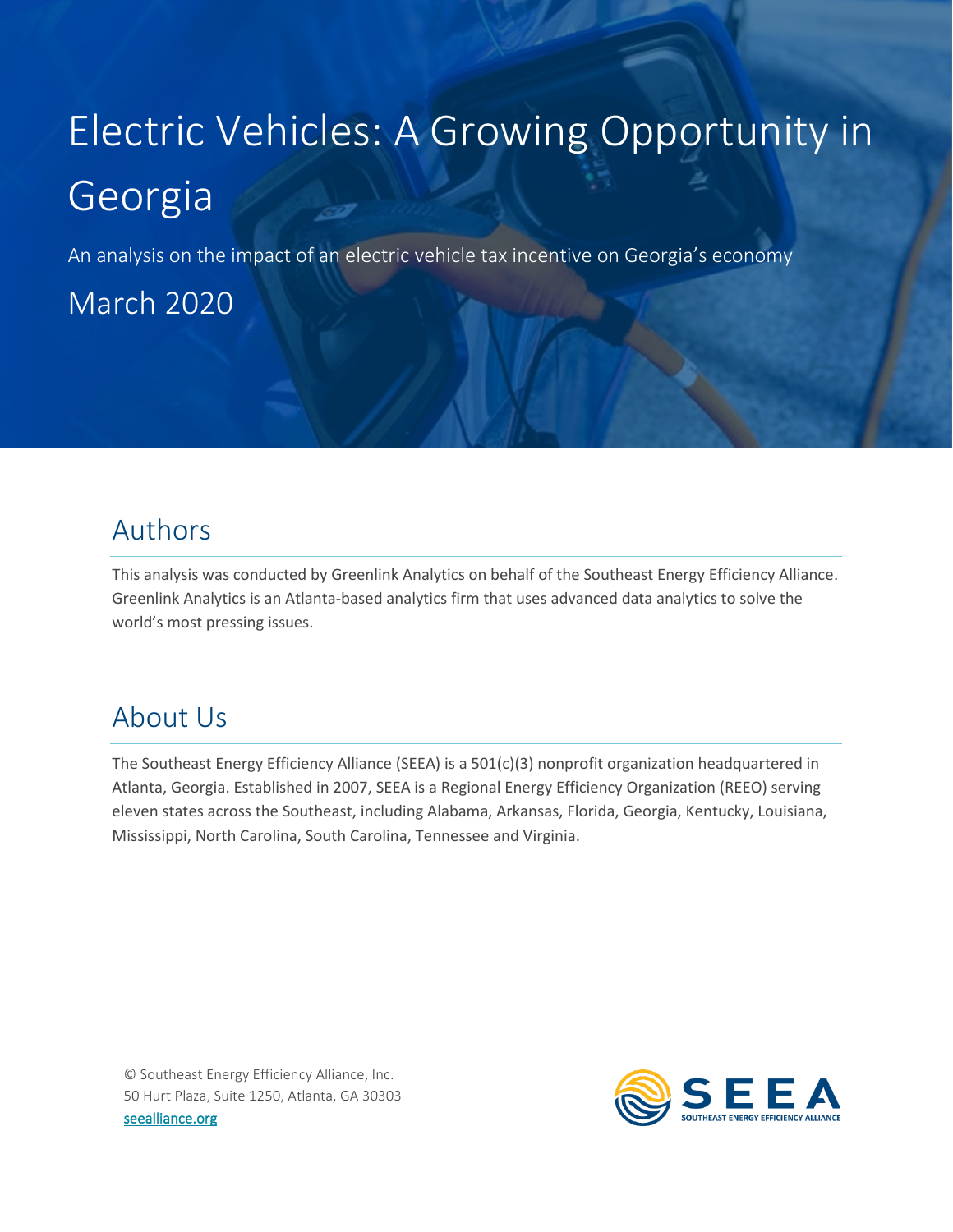# Analysis Summary

This analysis evaluates the economic development implications of a \$2,500 tax credit for the purchase of an electric vehicle (EV) in Georgia. The analysis used IMPLAN, a nationally recognized macroeconomic model of Georgia's economy, based on three forecast scenarios (Energy Information Administration (EIA), Bloomberg New Energy Finance (BNEF) and Advanced Energy Economy (AEE).

The analysis shows that a \$2,500 state tax credit for EV purchases in Georgia would lead to additional EV purchases. This increase would boost economic growth in Georgia within the vehicle sector in the form of jobs, labor income and total GDP – including new vehicle construction, hardware manufacturing, electrical equipment specific to electric vehicles, as well as scientific and technical services.

### **The Results**

- Between 8,000-17,000 additional EVs would be sold over the next three years as a result of the tax credit (regardless of whether the purchaser claims the credit);
- 2,000-4,000 net job-years would be attributable to the tax credit over the next three years. The variability is based on three forecast scenarios (gradual, moderate, and rapid EV growth). Annual net job-years is a full-time equivalent position held for a year. In the tax credit's first year, 2020, new net job-year values are relatively high due to an expected increase in initial interest. In subsequent years, EV purchases and other economic indicators grow more steadily;
- \$240-\$490 million net GDP growth to the state over the next three years;
- \$123-242 million in net labor income through 2022;
- The leverage ratio the quantity of private dollars brought into the market per dollar of tax credit– is close to 3 for the lower forecast, and about 1.5 for the moderate and rapid forecasts, since the most-enthusiastic Georgians are spurred to participate early in the program and additional users become incrementally more difficult to attract.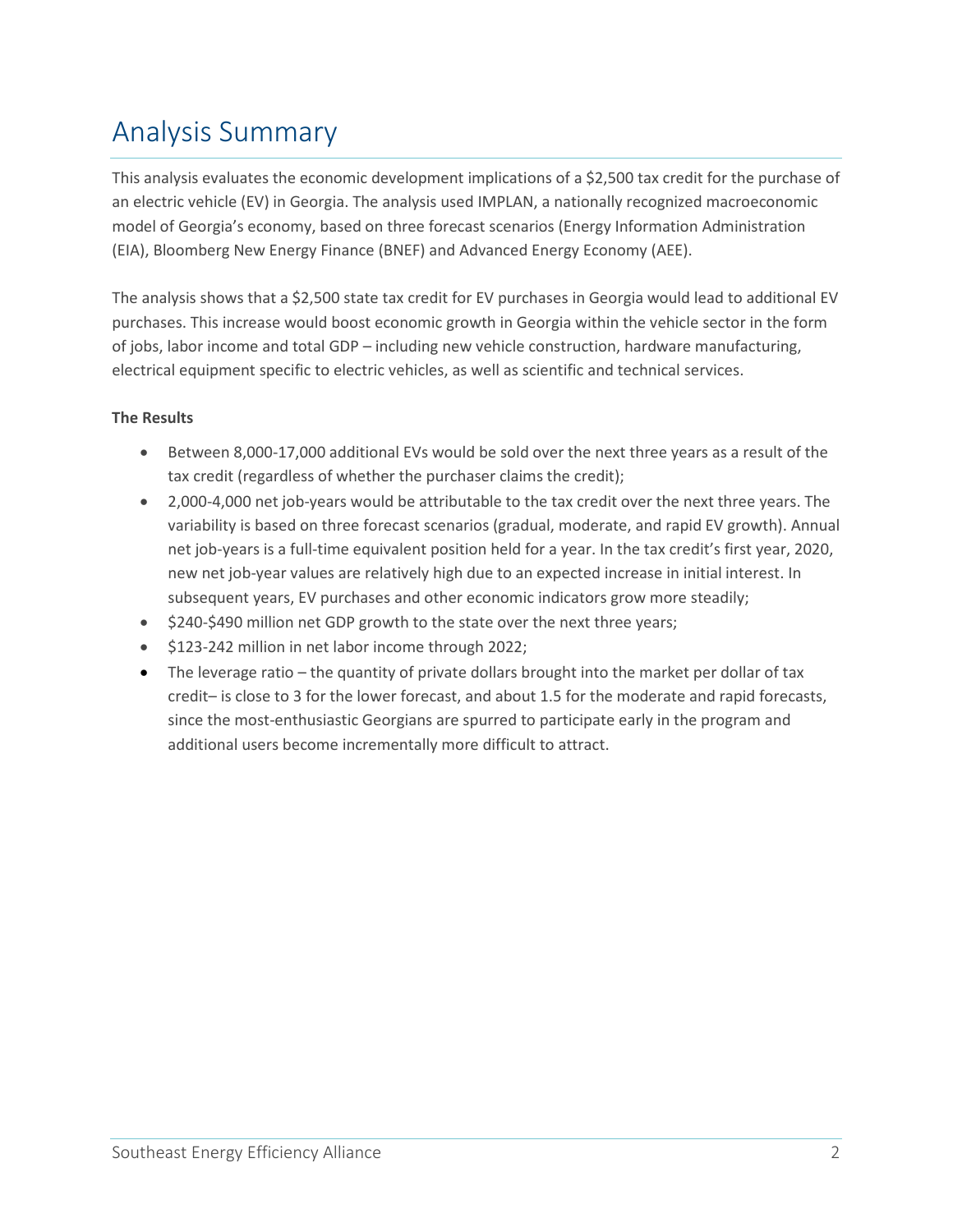# The Analysis

Electric vehicles (EV) have the potential to revolutionize passenger travel and goods movement, spur economic development, and improve public health in Georgia, the U.S., and around the world.<sup>[1](#page-0-0)</sup> This new technology brings a host of new jobs to local and regional economies and increases gross domestic product (GDP). While these economic opportunities are growing in Georgia, there are measures to further enhance these benefits. This report specifically examines how incentivizing electric vehicles purchases can broadly contribute to the state's economic wellbeing.







adoption in Georgia. Each projection is influenced by the cost of technology, economics, and changing consumer preferences. Figure 1 shows three current EV projections for Georgia without a tax credit: a rapid penetration scenario, derived from Advanced Energy Economy (AEE); a moderate penetration scenario, derived from Bloomberg New Energy Finance; and a gradual penetration scenario, derived from the U.S. Energy Information Administration (EIA). While the gradual scenario, derived from EIA, has the lowest long-term projection, the gradual projection starts the highest for 2020, and through 2023 it predicts more EV adoption than the moderate EV penetration (orange line).

In order to understand the impact of a \$2,500 tax credit introduction, we studied how Georgians' EV purchasing decisions change at various historical price points with the findings applied to each of these three projections. More details regarding the methodology can be found in the appendix. $2$  The year 2020 was chosen for the first year of the tax credit, though it may be realistic to consider the 2020 impact as a proxy for the first 12 months of when this policy would go into effect.

<sup>&</sup>lt;sup>1</sup> Bansal, P. (2015). Charging of Electric Vehicles: Technology and Policy Implications. Journal of Science Policy & Governance, 6(1).

<span id="page-2-0"></span><sup>&</sup>lt;sup>2</sup> A full discussion of elasticities can be found in the appendix.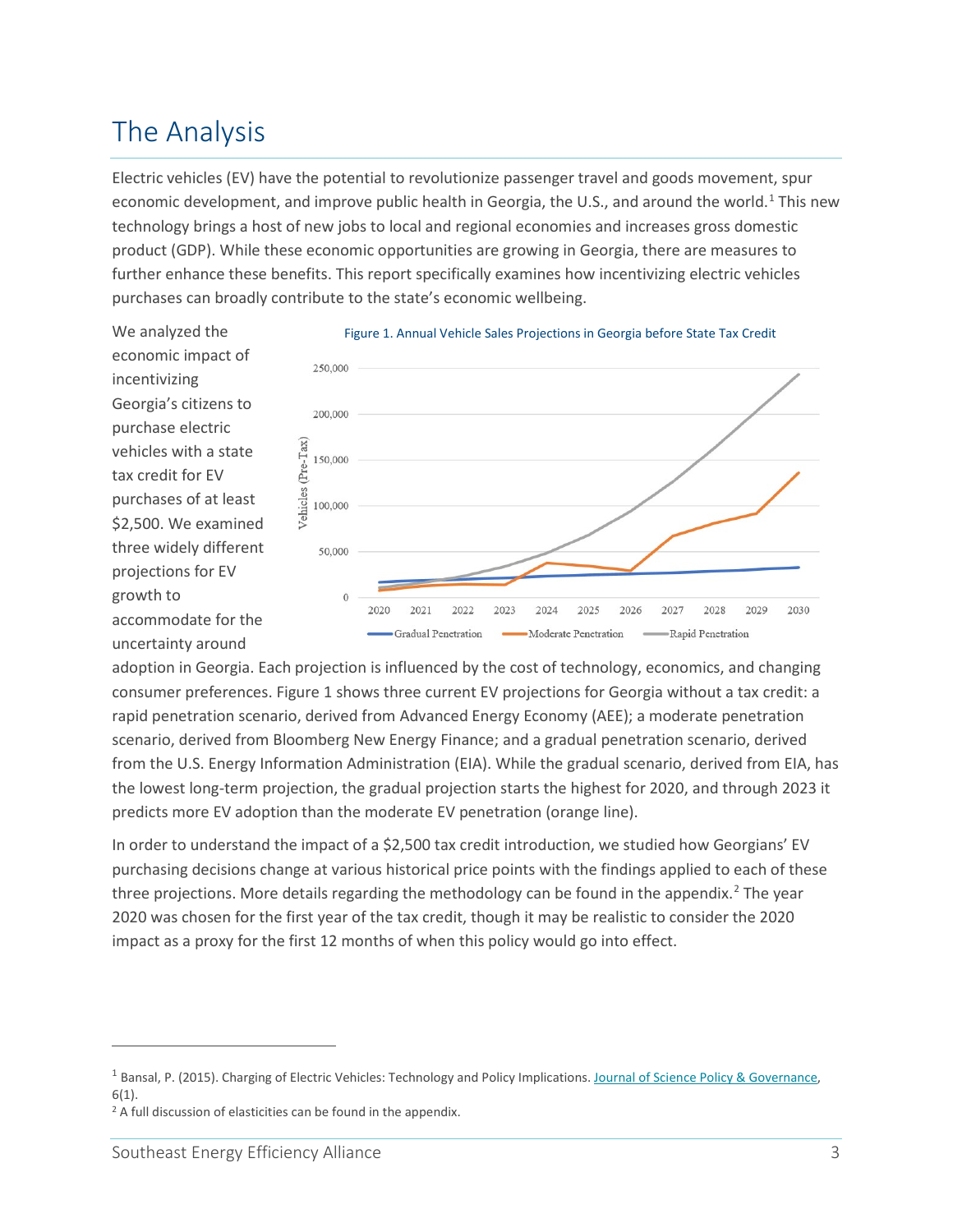# Economic Development<sup>[3](#page-3-0)</sup>

Figure 2 shows 16,000 new net jobyears years through 2030, attributable to the tax credit for the

Moderate EV Penetration

projection. Annual net job-years, a fulltime equivalent position held for a year, that would be spurred by the

introduction of a tax credit and increased EV sales are plotted for each scenario. In

IMPLAN, a nationally recognized macroeconomic model of Georgia's economy, was used to assess economic development implications of this proposed EV tax credit. A \$2,500 state tax credit for EV purchases would lead to additional EV purchases. This increase will boost economic growth in Georgia within the vehicle sector in the form of jobs, labor income, and total GDP, including new vehicle construction, hardware manufacturing, electrical equipment specific to electric vehicles and scientific, and technical services. Some examples of these are: SK Group, VW, Nissan, Honda Precision Parts, and KIA Parts Distribution Center.



#### Figure 2. Net Job-Years Created from EV Tax Credit

the tax credit's first year, 2020, new net job-year values are relatively high due to an expected increase in initial interest. In subsequent years, EV purchases and other economic indicators grow more steadily.

<span id="page-3-0"></span><sup>&</sup>lt;sup>3</sup> The impacts in this section do not include those related to the associated charging infrastructure brought on by EV adoption. Existing research is not yet sufficient to obtain reliable economic multipliers from the IMPLAN dataset used throughout this analysis. However, it can be assumed that additional charging infrastructure would be expected to increase State GDP, jobs, and income.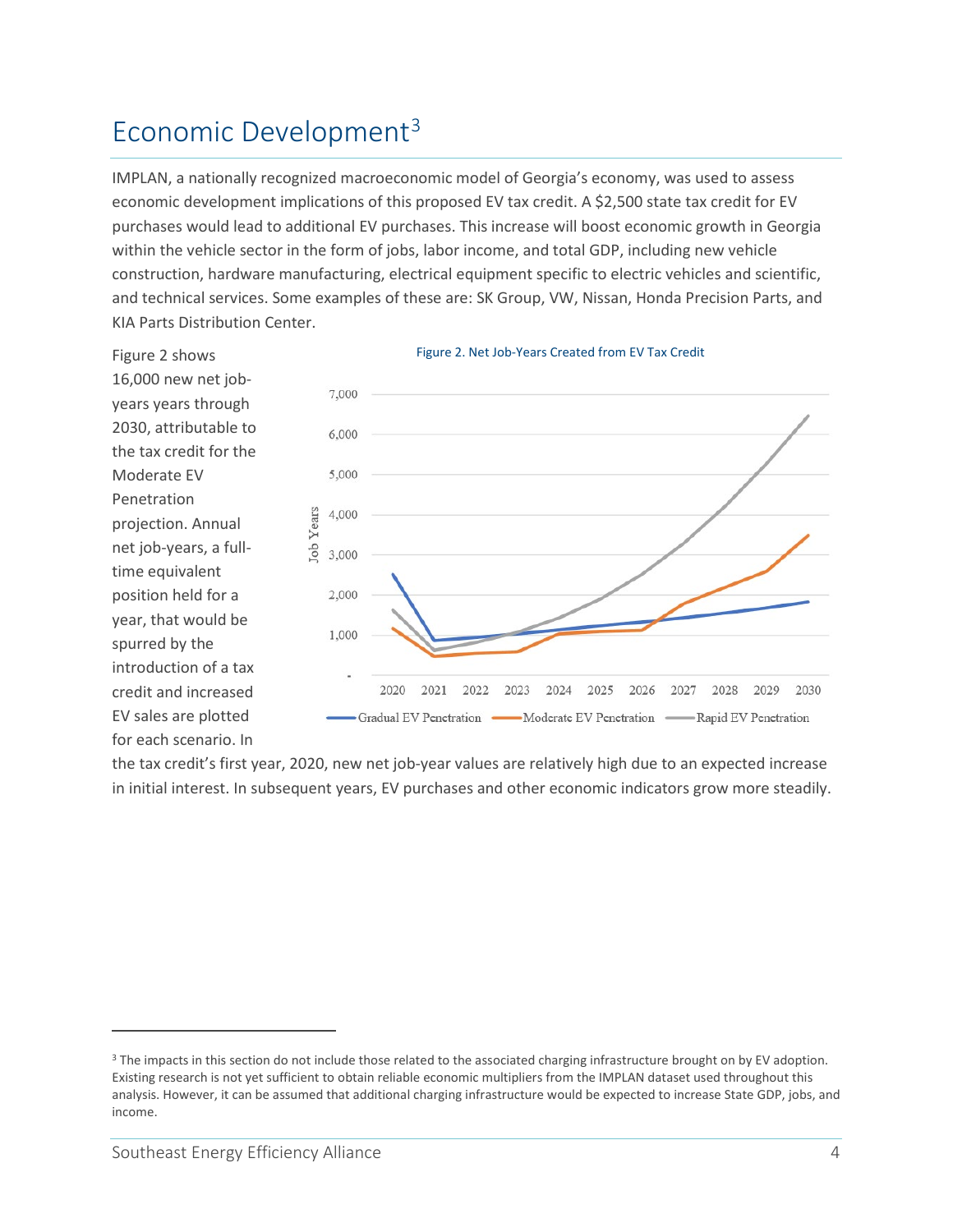Figure 3 shows the total net GDP impacts expected from the tax incentive. The net GDP and labor income increases are spurred by job creation. GDP growth in 2020 follows the same pattern as that in Figure 3. In every scenario, the tax credit results in net economic gains to Georgia.



Figure 3. Net-Total GDP from Tax-Credit within All Scenarios

Tables 1-3 show the forecast for EV growth by year, with and without the tax credit for each of the three forecasts. These tables also show the additional jobs, GDP, and labor income associated with the increased incremental EV vehicle purchases. The projections add between \$754 and \$1,357 million in labor income through 2030. The leverage ratio – the quantity of private dollars brought into the market per dollar of tax credit– is close to 3 for the lower forecast, and about 1.5 for the moderate and rapid forecasts since the most-enthusiastic Georgians are spurred to participate early in the program and additional users become incrementally more difficult to attract.

| <b>Table 1: Gradual EV Penetration</b> |        |        |        |        |        |        |        |        |        |        |        |
|----------------------------------------|--------|--------|--------|--------|--------|--------|--------|--------|--------|--------|--------|
|                                        | 2020   | 2021   | 2022   | 2023   | 2024   | 2025   | 2026   | 2027   | 2028   | 2029   | 2030   |
| EVs Sold w<br>ТC                       | 29.800 | 21,000 | 22,000 | 23,600 | 25.600 | 27.200 | 28,000 | 29,400 | 31.100 | 33,200 | 35,500 |
| Original<br>Projection                 | 16.800 | 19,000 | 20,000 | 21,600 | 23,400 | 24.900 | 25,700 | 27,100 | 28,700 | 30,700 | 32.900 |
| Net-Job<br>Years                       | 2,520  | 867    | 946    | 1.040  | 1,140  | 1,240  | 1,330  | 1,430  | 1,550  | 1.680  | 1,830  |
| Net-GDP<br>$(SM)^3$                    | 290    | 97     | 103    | 109    | 116    | 123    | 128    | 134    | 141    | 148    | 157    |
| Net-Labor<br>Income<br>$(SM)^5$        | 143    | 48     | 51     | 54     | 57     | 61     | 63     | 66     | 70     | 73     | 78     |
| Leverage<br>Ratio                      |        |        |        |        |        |        |        |        |        |        | 2.84   |

If additional charging stations are installed to support electric vehicles, the economic benefits would be greater (see appendix). Additionally, electric vehicles are cleaner than conventional gasoline vehicles.<sup>[4](#page-4-0)</sup> Therefore, increased EV investments will also provide clean air benefits across the state, lowering the economic burden of these emissions.

<span id="page-4-0"></span><sup>4</sup> [Emissions from Hybrid and Plug-In Electric Vehicles.](https://afdc.energy.gov/vehicles/electric_emissions.html) (n.d.).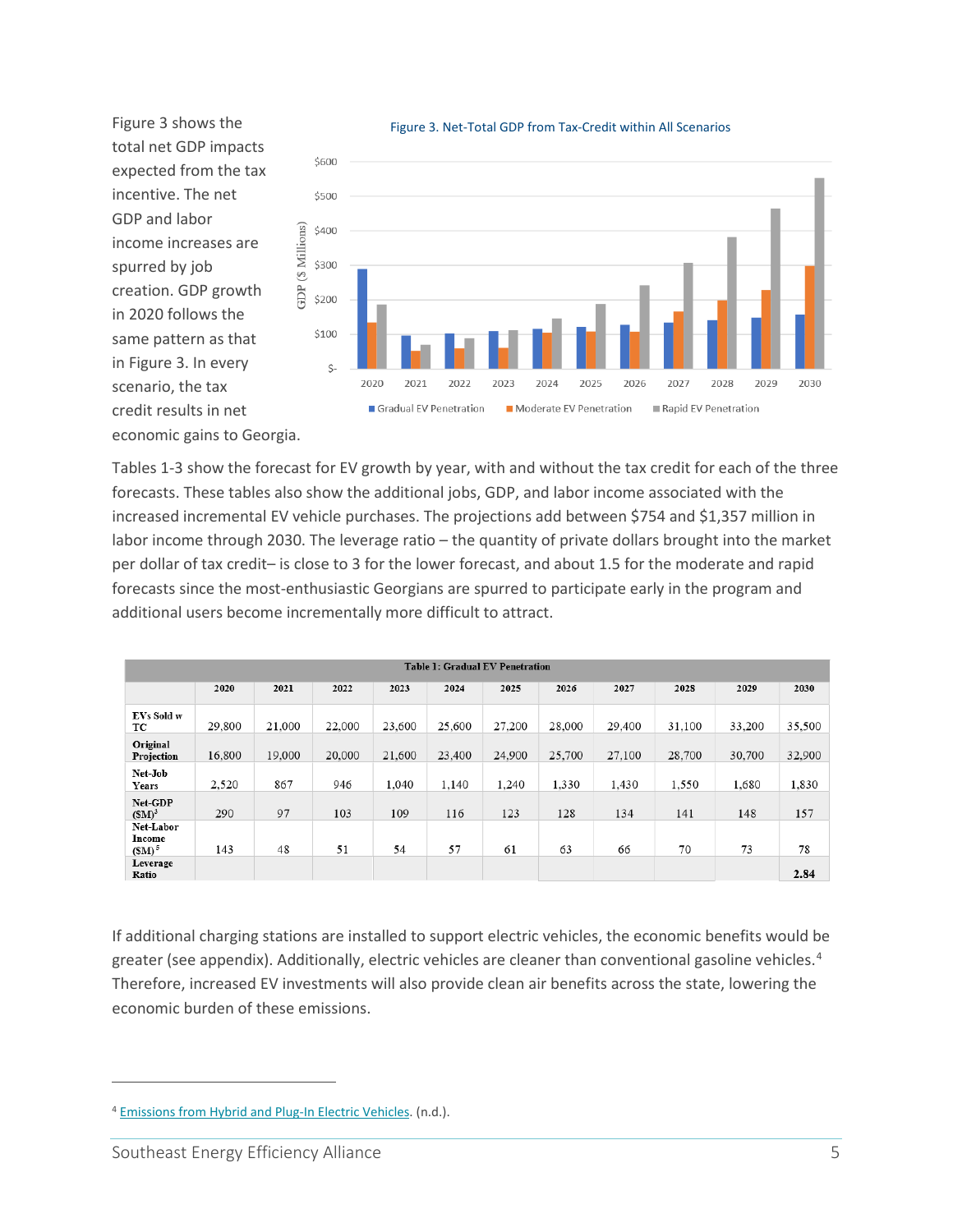|                                 |        |        |        |        | <b>Table 2: Moderate EV Penetration</b> |        |        |        |        |        |         |
|---------------------------------|--------|--------|--------|--------|-----------------------------------------|--------|--------|--------|--------|--------|---------|
|                                 | 2020   | 2021   | 2022   | 2023   | 2024                                    | 2025   | 2026   | 2027   | 2028   | 2029   | 2030    |
| EVs Sold w<br>TC.               | 13,800 | 13,700 | 16,200 | 15,300 | 41,400                                  | 37,500 | 32,000 | 72,900 | 88,000 | 99,300 | 147,000 |
| Original<br>Projection          | 7,790  | 12,500 | 14,700 | 13.900 | 37,800                                  | 34.300 | 29,400 | 67,100 | 81.100 | 91,800 | 136,000 |
| Net-Job<br>Years                | 1.170  | 472    | 553    | 585    | 1.040                                   | 1.090  | 1,120  | 1.780  | 2.190  | 2.600  | 3.490   |
| Net-GDP<br>$(SM)^3$             | 134    | 53     | 60     | 62     | 106                                     | 109    | 108    | 167    | 199    | 229    | 298     |
| Net-Labor<br>Income<br>$(SM)^3$ | 67     | 26     | 30     | 31     | 52                                      | 54     | 54     | 83     | 99     | 113    | 148     |
| Leverage<br>Ratio               |        |        |        |        |                                         |        |        |        |        |        | 1.56    |

|                                 |        |        |        |        | <b>Table 3: Rapid EV Penetration</b> |        |         |         |         |         |         |
|---------------------------------|--------|--------|--------|--------|--------------------------------------|--------|---------|---------|---------|---------|---------|
|                                 | 2020   | 2021   | 2022   | 2023   | 2024                                 | 2025   | 2026    | 2027    | 2028    | 2029    | 2030    |
| EVs Sold w<br>TC                | 19.200 | 17.600 | 25.600 | 37,100 | 53.100                               | 74,600 | 103,000 | 137,000 | 177.000 | 220,000 | 263,000 |
| Original<br>Projection          | 10,800 | 15,900 | 23,300 | 33,900 | 48,500                               | 68,400 | 94,200  | 126,000 | 163,000 | 204,000 | 244,000 |
| Net-Job<br>Years                | 1,620  | 630    | 817    | 1.080  | 1,430                                | 1.900  | 2,520   | 3,290   | 4,210   | 5,280   | 6,470   |
| Net-GDP<br>$(SM)^3$             | 187    | 70     | 89     | 113    | 146                                  | 189    | 243     | 307     | 382     | 465     | 553     |
| Net-Labor<br>Income<br>$(SM)^3$ | 92     | 35     | 44     | 56     | 72                                   | 93     | 120     | 152     | 189     | 230     | 274     |
| Leverage<br>Ratio               |        |        |        |        |                                      |        |         |         |         |         | 1.45    |

<span id="page-5-0"></span>Analyzed at a 3% discount rate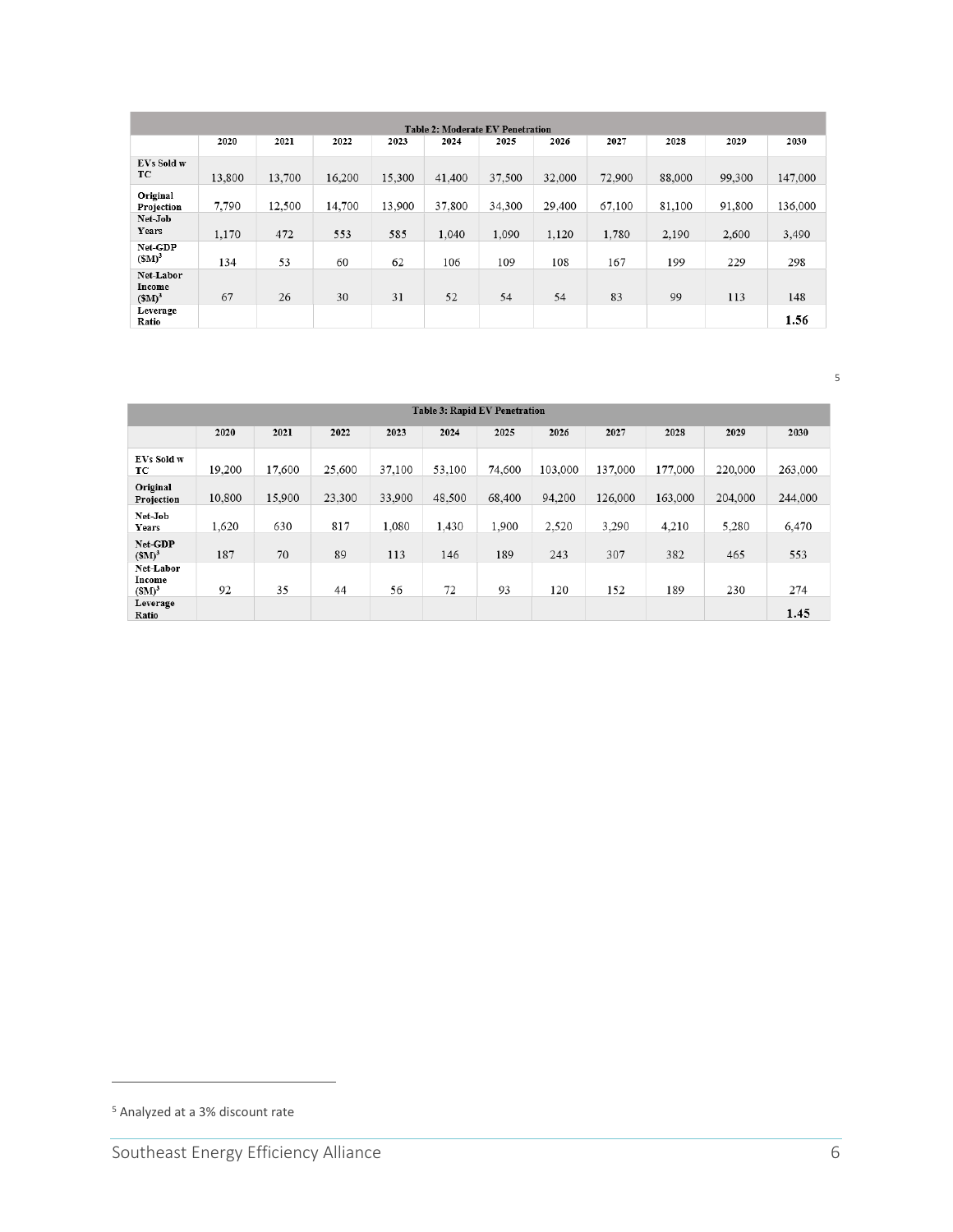# Appendix - Methodology

Figure A.1 shows the additional electric vehicle sales that are produced by the \$2,500 tax credit (i.e. the difference between row 1 and 2 in Tables 1-3). All scenarios experience a higher uptake in vehicle adoption within the first year, due to the initial introduction of the tax-credit.

Increased electric vehicle sales creates demand for charging infrastructure, which can be seen in Figures A.2 through A.4 for each projection scenario. Infrastructure projections are calculated using the Department of Energy's Electric Vehicle Infrastructure Projection Tool (EVI-Pro) Lite.<sup>[6](#page-6-0)</sup> Using IHS/Polk projections for the year 2016, it was determined that plugin hybrid vehicles (PHEV) make up 36% of market penetration, leaving the rest

#### Figure A.1. Net Annual Electric Vehicle Sales Projections in Georgia



#### Figure A.2. Increased Charging Infrastructure due to Tax Credit: Gradual Vehicle Penetration



to all-electric plug in vehicles. While there is limited research on the effects of increased electric vehicle charging infrastructure on job creation and GDP growth, based on potentially increased sales of electricity and electric vehicle charger production and sales, it is expected that this type of demand would further improve our economic development indicators.

<span id="page-6-0"></span><sup>6</sup> [Department of Energy Electric Vehicle Infrastructure Projection Tool](https://afdc.energy.gov/evi-pro-lite)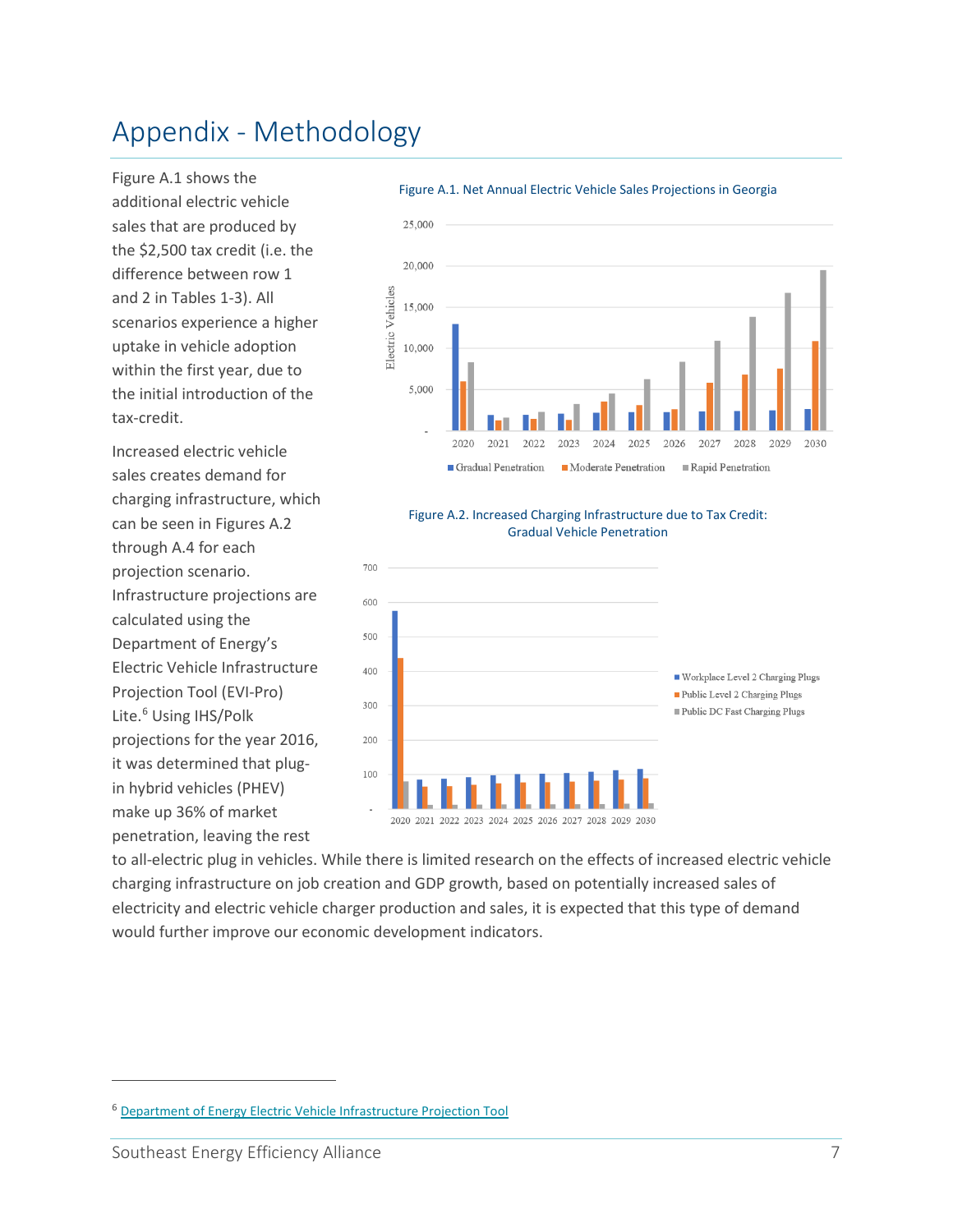

#### Figure A.3. Increased Charging Infrastructure due to Tax Credit: Moderate Vehicle Penetration

Figure A.4. Increased Charging Infrastructure due to Tax Credit: Rapid Vehicle Penetration



### **Initial Quantification**

Data on EV registration by make and model from 2010 through 2016 were obtained by IHS/Polk in a previous study conducted by The Greenlink Group. Historical new vehicle sales were obtained from Auto Alliance.<sup>[7](#page-7-0)</sup> Other initial vehicle sale projections were obtained from Bloomberg New Energy Finance (BNEF) and EIA's Annual Energy Outlook.<sup>[8,](#page-7-1)[9](#page-7-2)</sup> As with our previous analysis, the Nissan LEAF is the dominant EV in the Georgia marketplace, so the LEAF is used to calculate the price elasticity of demand, the key metric of consumer price-responsiveness used to drive this analysis.

<span id="page-7-0"></span><sup>7</sup> [Consumer and Auto Sales Dashboard.](https://autoalliance.org/energyenvironment/advanced-technology-vehicle-sales-dashboard/) (n.d.) 8 [Electric Vehicle Outlook 2019.](https://about.bnef.com/electric-vehicle-outlook) (2019)

<span id="page-7-1"></span>

<span id="page-7-2"></span><sup>9</sup> [Annual Energy Outlook 2019.](https://www.eia.gov/outlooks/aeo/) (2019)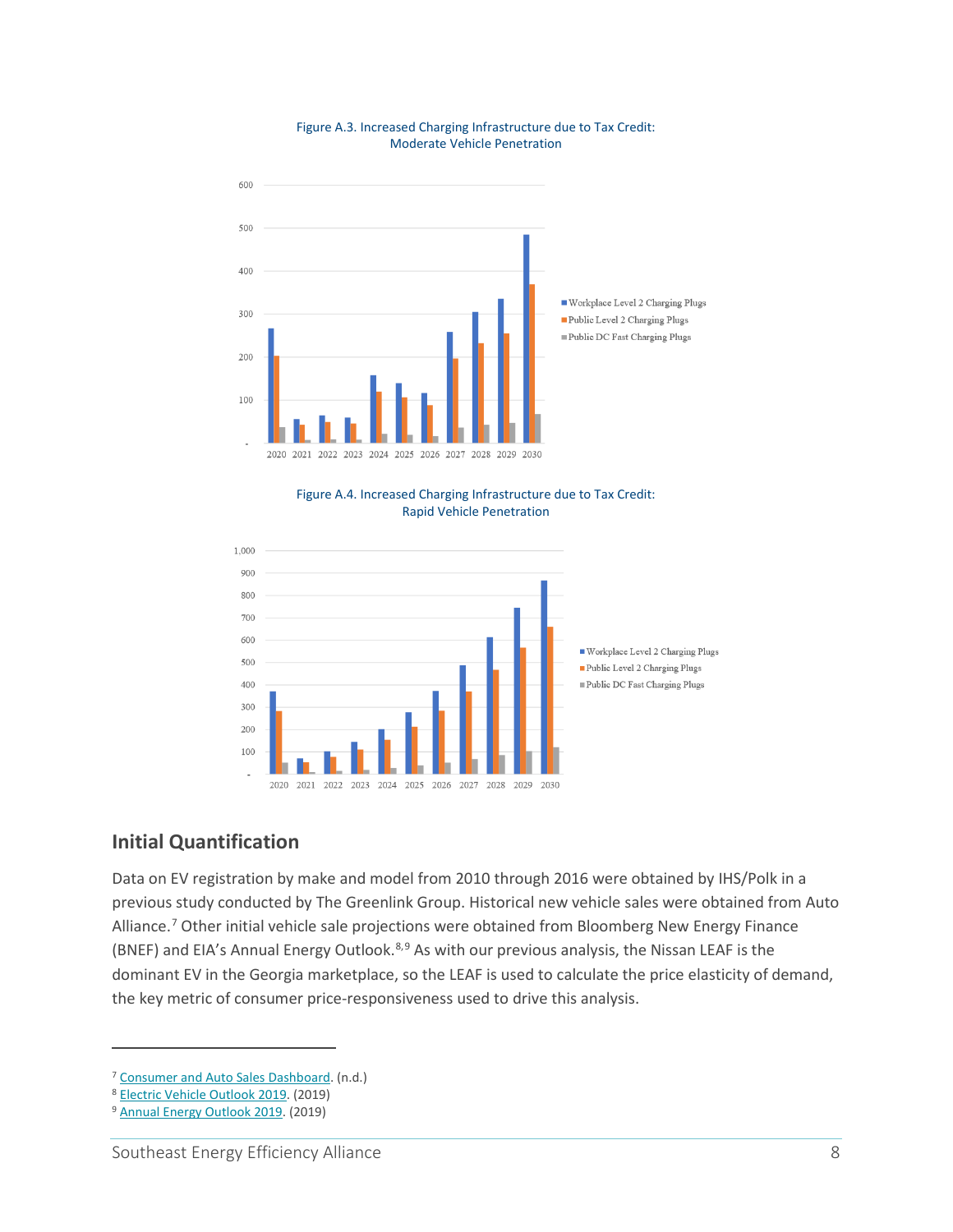### **Calculating Elasticity**

Trends in the pricing of Nissan LEAF SV and S models were tracked from 2011 through 2019, as applicable given the model's introduction dates. These were taken from cars.com average MSRP tracking and Kelley Blue Book.<sup>[10](#page-8-0)</sup> To determine the first-year purchase price faced by consumers, all applicable state and federal tax credits were subtracted from the cost. After this step, a total cost of ownership for the vehicles was determined through a deconstruction of the IRS standard mileage rate.<sup>[11](#page-8-1)</sup> Coupling the mileage rate with the Georgia-specific annual VMT estimate, the average cost of gasoline, and the fuel efficiency of the internal combustion engine equivalent offered by Nissan, allows for the calculation of the annual cost of ownership of the vehicle as well as a determination of the percent in the cost of ownership that is due to fuel costs.<sup>[12](#page-8-2)</sup> Fuel costs can be then backed out of the annual cost of ownership and replaced with the average cost of electricity, coupled with the electric efficiency, as measured in kWh/mile.<sup>13</sup> Historical information for these data was collected back to 2011. A total operating cost of ownership was calculated, assuming a ten-year useful lifetime of the vehicles. The total cost of ownership was then compared to the marginal increase in quantity of Nissan LEAFs on Georgia roadways, as captured by the initial quantification.

From these values, a range of marginal price elasticity of demand was calculated for Georgia consumers:

**Generally** Specifically

$$
e_{(p)} = \frac{\frac{dQ}{Q}}{\frac{dP}{P}}
$$

$$
e_{(p)} = \frac{\frac{dQ}{Q}}{\frac{dP}{P}}; P = f(MSRP, E, \sum B, F, I, M, S, T)
$$

 $\overline{J}$ 

where: MSRP = manufacturer's suggested retail price

- E vehicle fuel efficiency
- B annual financing cost
- F annual fuel cost
- I annual insurance cost
- M annual maintenance cost
- S annual subsidies
- T annual taxes

In this calculation, P is a function of vehicle prices, fuel prices, maintenance expenditures, insurance, financing costs, vehicle operational efficiency, tax and subsidy policies, and Q incorporates the resultant behavioral preferences change. Thus, the calculation solves for the annual change in the lifetime cost of

<span id="page-8-0"></span><sup>10</sup> [Nissan Leaf 2011;](https://www.cars.com/research/nissan-leaf-2011) [Nissan Leaf 2012;](https://www.cars.com/research/nissan-leaf-2012) [Nissan Leaf 2013;](https://www.cars.com/research/nissan-leaf-2013) [Nissan Leaf 2014;](https://www.cars.com/research/nissan-leaf-2014) [Nissan Leaf 2015;](https://www.cars.com/research/nissan-leaf-2015) [Nissan Leaf 2016;](https://www.cars.com/research/nissan-leaf-2016) [Kelley Blue Book](https://www.kbb.com/nissan/leaf/)  – [Nissan Leaf](https://www.kbb.com/nissan/leaf/)

<span id="page-8-1"></span><sup>11</sup> [2019 IRS Mileage Rates](https://www.ifebp.org/news/regulatoryupdates/Pages/2019-irs-mileage-rates.aspx)

<span id="page-8-2"></span><sup>&</sup>lt;sup>12</sup> [Georgia VMT](https://www.transportation.gov/transportation-health-tool/indicators/detail/ga/state/georgia#indicators) Estimate[; Average Gas Price;](https://www.bls.gov/regions/southeast/news-release/averageenergyprices_atlanta.htm) [Average Nissan Versa Fuel Efficiency](http://www.fuelly.com/car/nissan/versa)

<span id="page-8-3"></span><sup>13</sup> Average Energy Prices, Atlanta-Sandy Springs-Roswell - November 2019; U.S. DOE [Fuel Economy](https://www.fueleconomy.gov/feg/Find.do?action=sbs&id=37066&id=37067&id=34918&id=34699)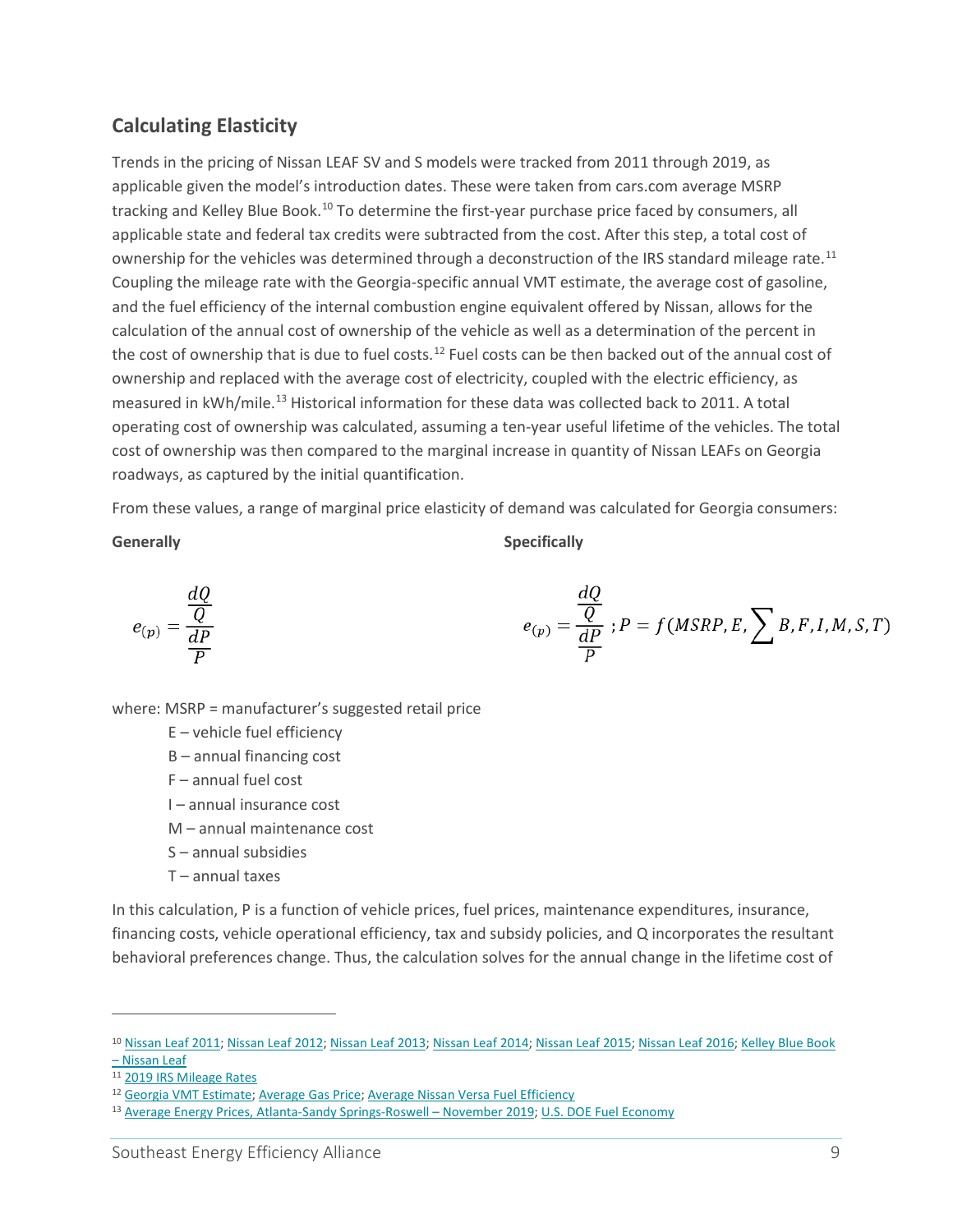ownership of the vehicle. The Nissan LEAF is a normal good with a negative price elasticity of demand in Georgia; when the tax credits were not available in 2016, consumers reduced their purchases substantially.

### **Projecting Future Years**

A range of elasticities were evaluated to estimate the historical consumer response to changes in the total cost of ownership. An elasticity of -20 was the best estimator of consumer responses under a stable tax regime, suggesting highly elastic demand. To better capture some of the uncertainty related to this elasticity, we did sensitivity analysis of the economic indicators for elasticities of -10 and -30 in addition to -20. However, in the main report, -20 is the elasticity used to evaluate future LEAF purchasing behavior in Georgia. The expected change in the cost of electricity and general cost increases of other goods were taken from the Energy Information Administration's Annual Energy Outlook. The change in vehicle price was calculated based on historical trends for the model.

The additional EVs sold are calculated from each of the three forecasts by calculating a factor from the combination of the change in forecasted total cost of EV ownership and the elasticity. Once the quantity of vehicles was predicted the annual investment and Georgia foregone tax revenues could be calculated. These were evaluated relative to the baseline scenarios, where the tax credits were not reinstated, enabling the calculation of new investments spurred by the reintroduction of the tax credits.

### **Jobs, Gross State Product, and Labor Income Analysis**

We used the IMPLAN I/O model to assess the economic development impacts of the proposed tax policy. The first step in this process is to procure the Georgia data for IMPLAN. Afterwards, an assessment of the cost of various components in the lifecycle costs of ownership for an electric vehicle was constructed, based on recent industry studies and reports.[14,](#page-9-0)[15](#page-9-1) These were then

Table A.1. Cost Distribution and Associated IMPLAN Code for Electric Vehicles

| <b>Component</b>                            | <b>Electric Vehicle Cost IMPLAN Code</b> |     |
|---------------------------------------------|------------------------------------------|-----|
| <b>Battery</b>                              | 20.9%                                    | 336 |
| <b>Chassis/Body</b>                         | 11.7%                                    | 346 |
| <b>Other Equipment</b>                      | 11.5%                                    | 356 |
| <b>Insurance</b>                            | 10.5%                                    | 438 |
| <b>Maintenance/Repairs</b>                  | 9.6%                                     | 504 |
| <b>Taxes</b>                                | 7.9%                                     | 523 |
| Financing                                   | 5.8%                                     | 433 |
| Electric Motor/Charger/Vehicle Control Unit | 4.7%                                     | 351 |
| <b>Fossil Fuel Electricity Generation</b>   | 4.5%                                     | 42  |
| Inverter                                    | 3.8%                                     | 313 |
| Manufacturing/Assembly                      | 3.1%                                     | 343 |
| <b>Distribution</b>                         | 3.1%                                     | 396 |
| <b>Nuclear Electricity Generation</b>       | 2.2%                                     | 43  |
| Transmission                                | $0.9\%$                                  | 353 |

matched with the appropriate IMPLAN codes to construct a specific profile for an electric vehicle, as shown in Table A.1.

<span id="page-9-0"></span><sup>14</sup> Kochhan, Robert, et al. 2017. An Overview of Costs for Vehicle Components, Fuels and Greenhouse Gas Emissions and Total cost of Ownership Update 2017

<span id="page-9-1"></span><sup>15</sup> [Cost to Own a 2017 Nissan LEAF](https://www.edmunds.com/nissan/leaf/2017/st-401695947/cost-to-own/)